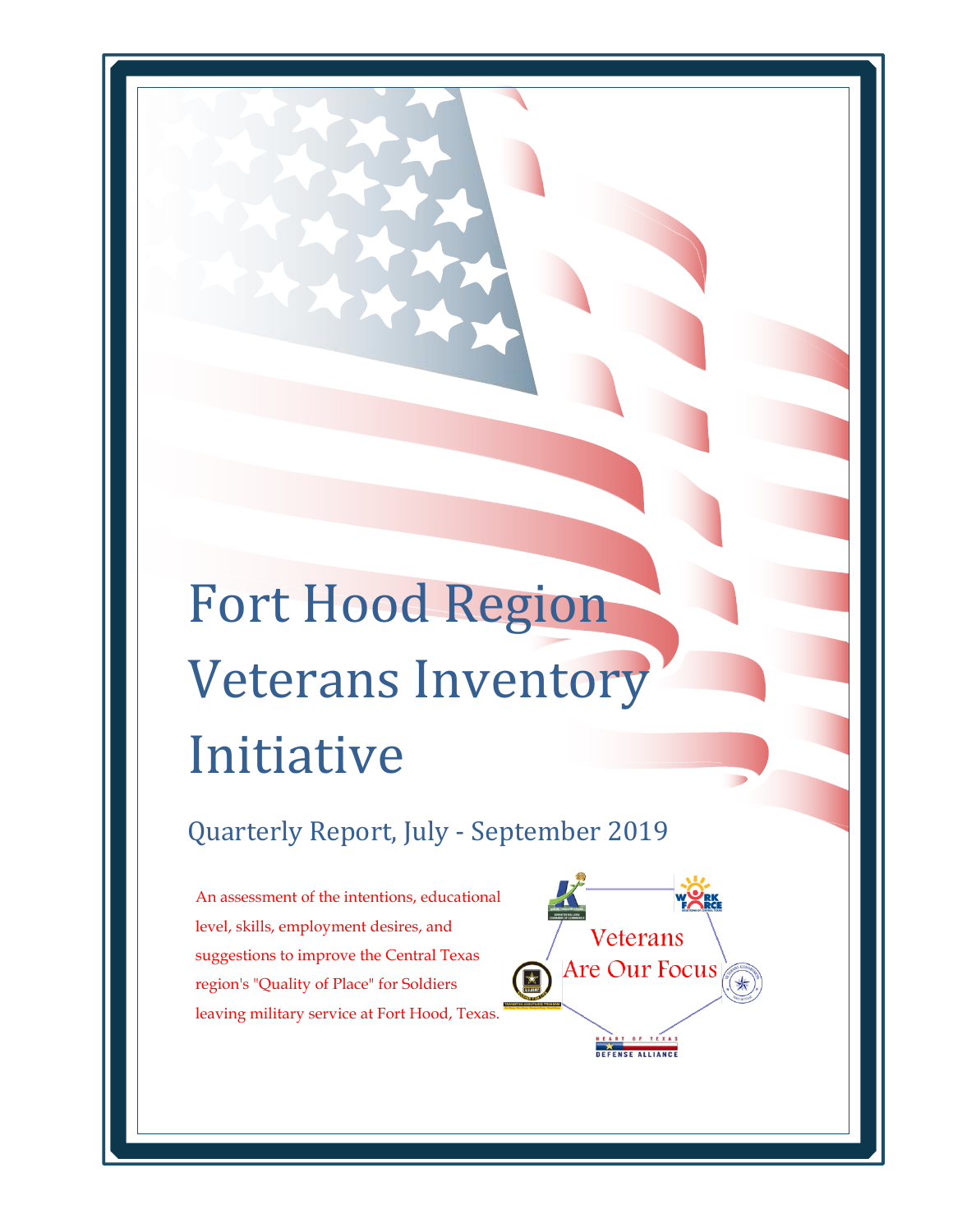## **Quarterly Report: 4th Quarter, FY 2019**

(July - September 2019)

**A. BACKGROUND**: Operation Economic Transformation is the Greater Killeen Chamber of Commerce (GKCC) plan to identify, measure, and capitalize on new and emerging economic development opportunities present in the Central Texas region. In April 2006, the Greater Killeen Chamber of Commerce (GKCC) employed TIP Strategies, Inc. to conduct a study to identify, measure, and capitalize on the new and emerging economic development opportunities present in the Central Texas region. The results of their study were published in 2007.

One key recommendation from the study was to regularly administer a survey for veterans separating from military service at Fort Hood to capture insightful information regarding their skills and desired career fields post separation for all Soldiers and Spouses. In July 2006, the following parties entered into a Memorandum of Understanding (MOU) to routinely inventory the intentions, educational level, skills, and employment desires of separating Soldiers in order to improve the Fort Hood regional "Quality of Place":

- Fort Hood Soldier for Life-Transition Assistance Program (SFL-TAP)
- Workforce Solutions of Central Texas Board
- Workforce Solutions of Central Texas Service Centers
- Greater Killeen Chamber of Commerce
- Heart of Texas Defense Alliance
- Texas Veterans Commission

Data is collected via a voluntary digital ten-question survey administered during either the Soldier for Life - Transition Assistance Program (SFL-TAP) workshop or installation final clearance<sup>1</sup>. The purpose for the collection and analysis of this data is threefold:

1. Develop and retain the region's skilled and motivated military Veteran workforce;

2. Foster innovation and entrepreneurship; retain existing businesses, and attract new business to the region; and

3. Align the efforts of the participating agencies to enhance options for current and future/potential residents.

#### **B. DEMOGRAPHICS**

1. For the 4th Quarter FY 2019 (July - September 2019), 290 Soldiers completing their military service responded to the survey with the demographics graphed below.

<sup>&</sup>lt;sup>1</sup> Retiring Soldiers may participate in TAP up to two years prior to their retirement date, while non-retiring Soldiers may participate up to one year in advance. Effective November 2012, all Soldiers separating from the military are required to attend the TAP seminar and will provide the opportunity for more Soldiers to participate in the optional Veterans Inventory Initiative survey.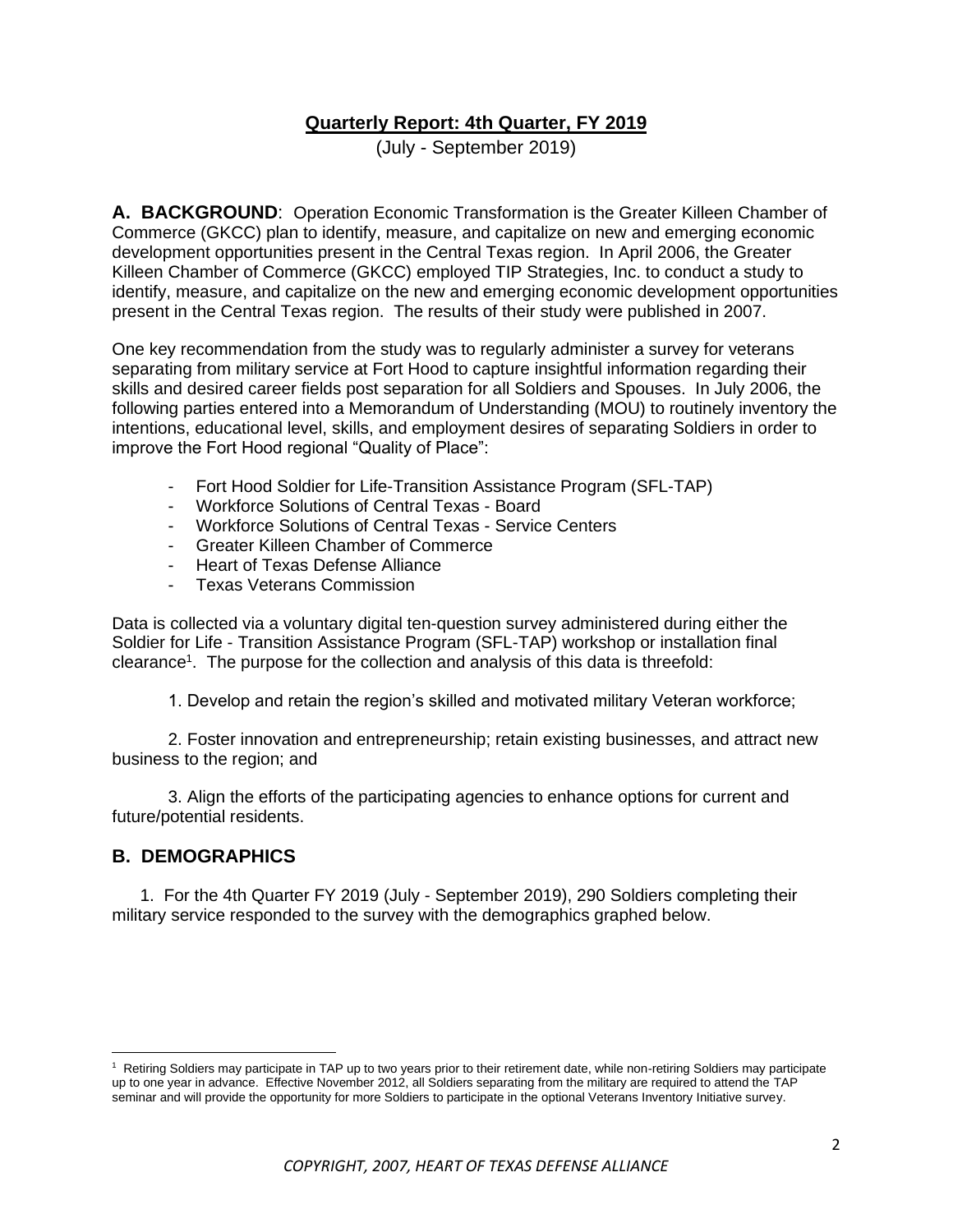# **DEMOGRAPHIC DISTRIBUTION**



# **Percentage of Separations by Type**



|              | Separation | Retirement |
|--------------|------------|------------|
| ■ 4th Qtr 17 | 79.9       | 20.1       |
| ■ 1st Qtr 18 | 84.4       | 15.6       |
| 2nd Qtr 18   | 71.7       | 28.3       |
| 3rd Qtr 18   | 73.6       | 26.4       |
| 4th Qtr 18   | 73.9       | 26.1       |
| ■ 1st Qtr 19 | 73.4       | 26.6       |
| 2nd Qtr 19   | 74.5       | 25.5       |
| 3rd Qtr 19   | 84.26      | 15.74      |
| 4th Qtr 19   | 74.8       | 25.2       |

2. The Veterans Inventory Initiative has collected data on Soldiers separating from the service at Fort Hood since FY 2007 and reports have been based on responses from a total of 45,777 separating and retiring Soldiers. Using a new survey implemented in 2014, the amount of those separating from the service during the timeframe of January 2017 to September 2019 has fluctuated between 71-85%, while the amount retiring has fluctuated between 15-29%.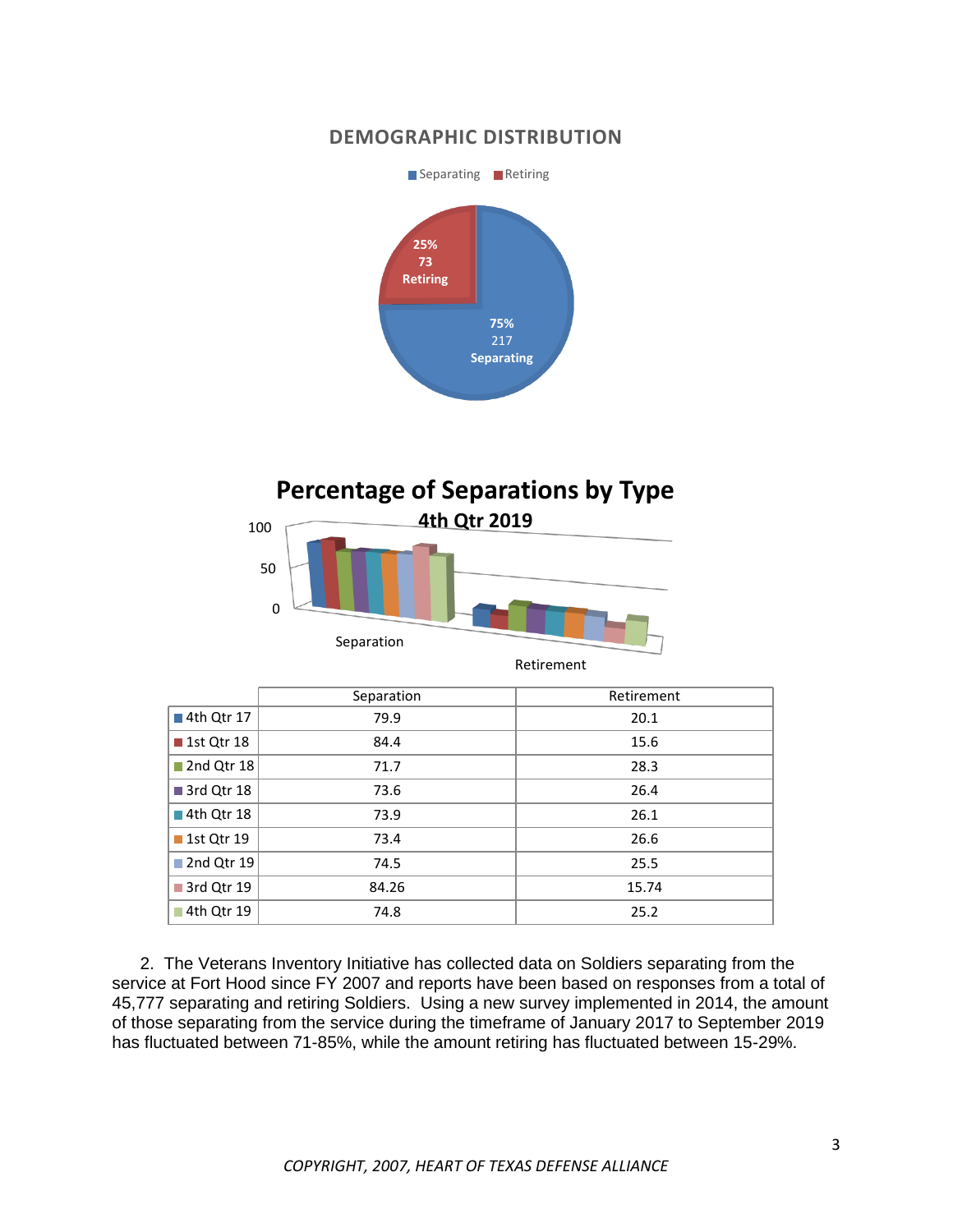**C. INTENTIONS ON STAYING IN THE REGION**: The respondents were surveyed regarding their intentions on remaining in the region (within 30 miles of Fort Hood – generally equating to the Killeen-Temple-Fort Hood Metropolitan Statistical Area (MSA)) when their service ended. For this quarter, we received a total of 289 respondents in the following categories.

1. 43 of 289 respondents representing 14.88% are listed as undecided since they did not know at the time of the survey.

2. 109 of 289 respondents representing 37.72% indicated they intended to stay in the region.

3. 137 of 289 respondents representing 47.40% indicated they would not stay in the region.

### **INTENTIONS TO STAY IN KTMPO MSA**



The survey also asks respondents that do not intend to remain in the MSA if a job available in the area would change their response.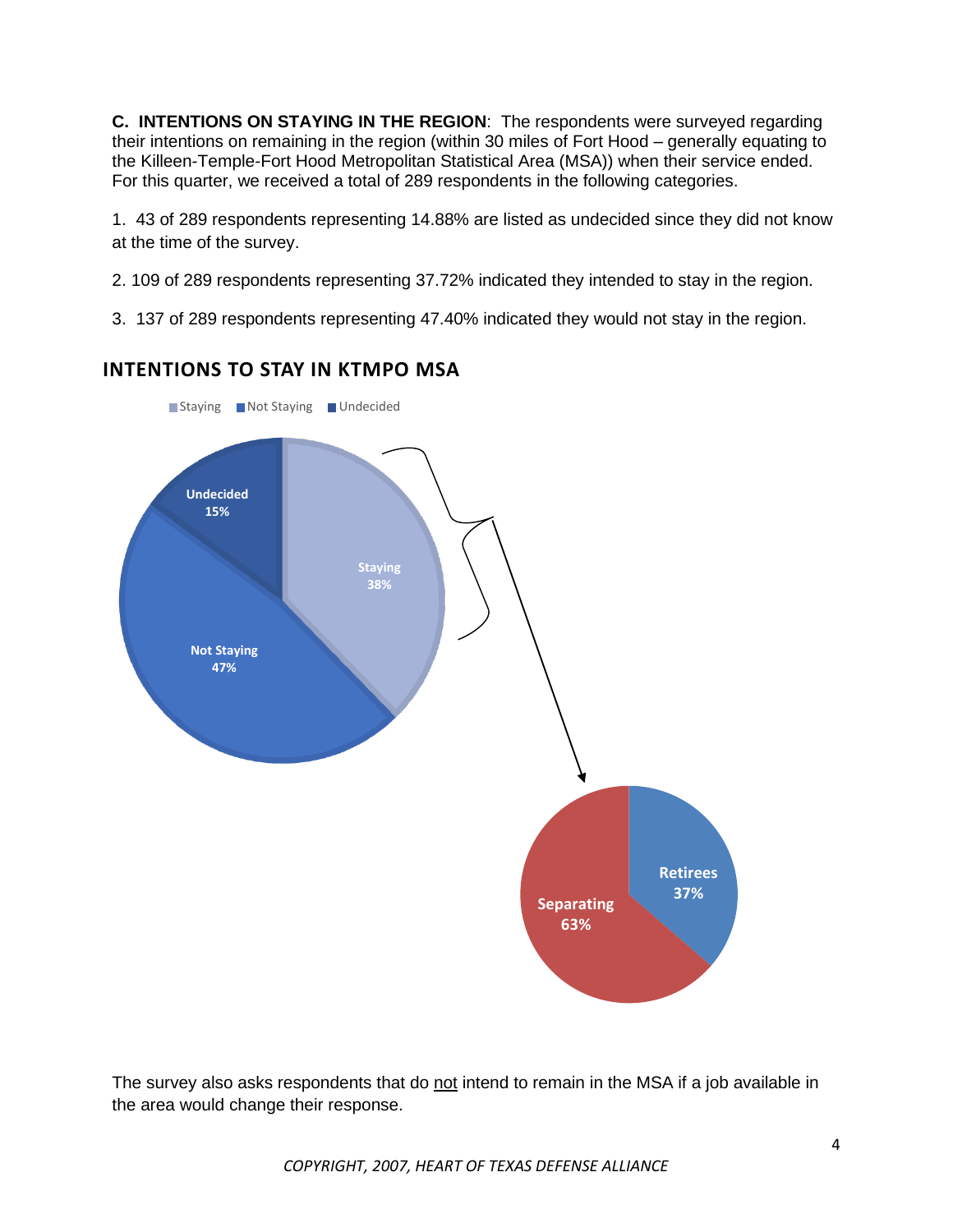4. 44 of 139 respondents representing 31.65% indicated they would stay in the area if desirable employment were available. Of the total 290 respondents, 151 did not respond to this survey question.

5. The 38% (109 of 290) of those staying in the MSA represent two demographics of retiring and separating. The second graph above represents the percentages of those separating and those retiring since each group represent two different demographics potentially searching for jobs in the local area.

#### **D. DEMOGRAPHICS OF THOSE INTENDING TO STAY IN THE REGION**:

1. When analyzing data of Soldiers' intentions on remaining in the Killeen-Temple-Fort Hood MSA over the last three years, the graph below indicates that the percent of Soldiers intending to remain in the area consistently averaged between 22 and 33 percent. However, this quarter shows the largest percentage increase to 38%. It is also important to note that the numbers, according to the Retired Army Personnel System, shows a continual increase in retirees remaining in the region throughout the past three years and we will continue to monitor these results.



**Percent Intending to Stay**

2. Military retirees residing in the MSA: While the Veterans Inventory Initiative only surveys the intent of Soldiers departing the service, we are able to more accurately track the disposition of the retiring population using data from the Retired Army Personnel System (RAPS), which is based on the actual retired Soldiers' zip code. According to RAPS, the cities of Killeen, Harker Heights, Belton, Nolanville, and Salado experienced retiree growth rates larger than the MSA overall growth of 66.9% for the period June 2009 to August 2019.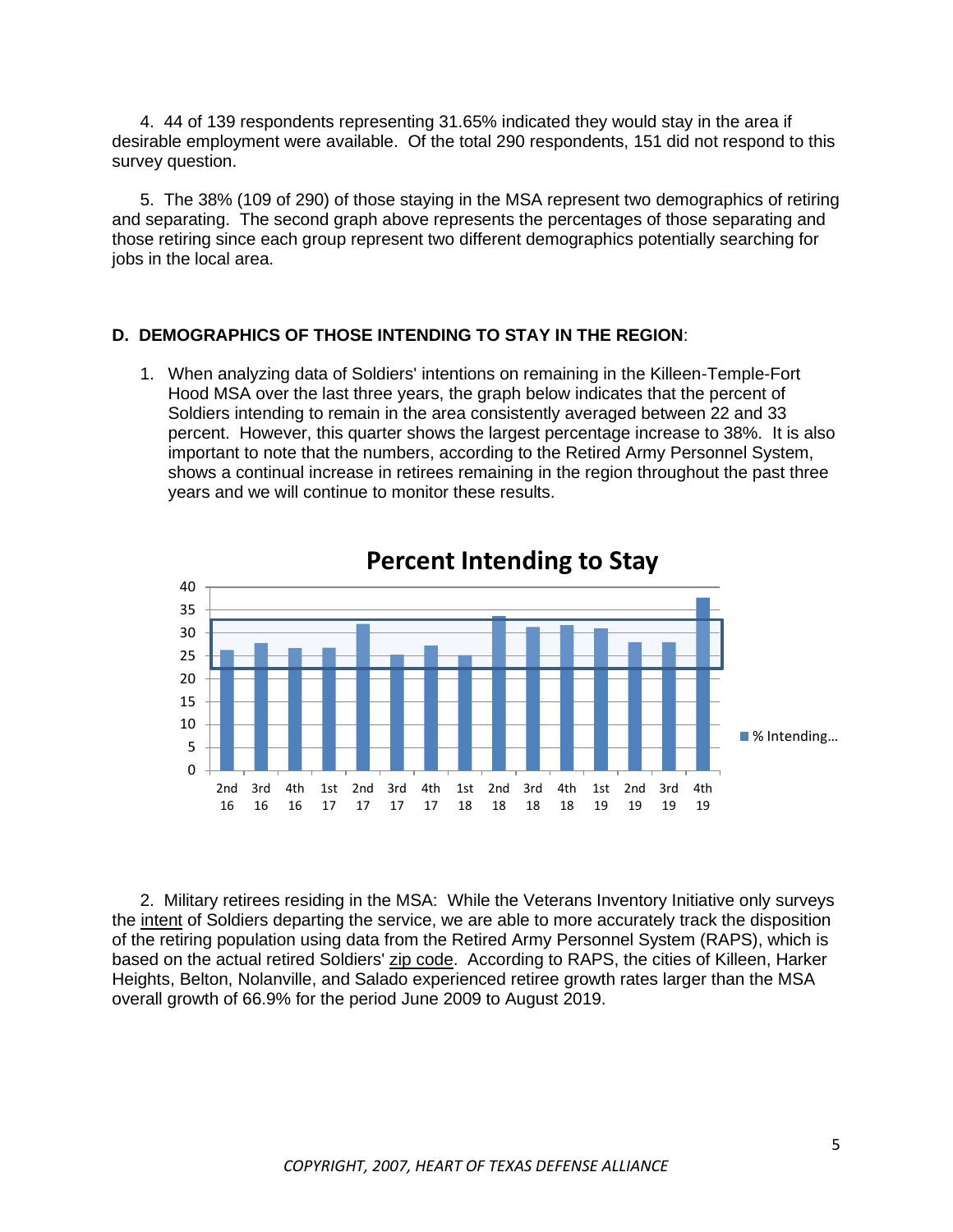|                       | <b>JUNE</b><br>2009 | <b>AUGUST</b><br>2019 | % GROWTH<br>$2009 - 2019$ |
|-----------------------|---------------------|-----------------------|---------------------------|
| <b>KILLEEN</b>        | 8120                | 14,025                | $+72.7%$                  |
| <b>COPPERAS COVE</b>  | 3,028               | 4,326                 | $+42.8%$                  |
| <b>HARKER HEIGHTS</b> | 1,843               | 3,323                 | $+80.3%$                  |
| <b>TEMPLE</b>         | 1,150               | 2,050                 | $+78.2%$                  |
| <b>KEMPNER</b>        | 884                 | 1,289                 | $+45.8%$                  |
| <b>BELTON</b>         | 826                 | 1,490                 | $+80.4%$                  |
| <b>LAMPASAS</b>       | 356                 | 486                   | $+36.5%$                  |
| <b>GATESVILLE</b>     | 350                 | 558                   | $+59.4%$                  |
| <b>NOLANVILLE</b>     | 266                 | 514                   | $+93.2%$                  |
| <b>SALADO</b>         | 206                 | 372                   | +80.5%                    |
| <b>MSA</b>            | 17,029              | 28,433                | $+66.9%$                  |

3. In an economic impact study released in May 2016, Texas Comptroller Glenn Hegar reported that more than 287,000 retirees, survivors, and their families remained within traveling distance of Fort Hood. While this number usually continues to grow each quarter with 70-90% of all local retirees remaining in the region and many others moving into the region due to Quality of Life factors, this quarter the number was 36.7% of all retirees who completed the voluntary survey stated they planned to remain in the local area. Current estimates now show over 380,000 people are supported by Fort Hood locally and outside the MSA. Below are some key data points to provide additional insights into the growth rates locally:

a. Texas A&M-Central Texas is in the Top 100 of Online Masters Programs according to the Killeen Daily Herald. Texas A&M University-Central Texas received five awards for its online graduate programs from the U.S. News and World Report rankings for the best online programs. [https://kdhnews.com/news/education/a-m-central-texas-recognized-for-masters](https://kdhnews.com/news/education/a-m-central-texas-recognized-for-masters-programs/article_16ecbf5a-37d8-11ea-ae48-8f18eb44f4aa.html)[programs/article\\_16ecbf5a-37d8-11ea-ae48-8f18eb44f4aa.html,](https://kdhnews.com/news/education/a-m-central-texas-recognized-for-masters-programs/article_16ecbf5a-37d8-11ea-ae48-8f18eb44f4aa.html) January 2019

b. According to Military Times, Killeen ranked 21 out of 234 medium-sized cities as "Best for Vets: Places to Live 2019. Three categories were used to compare all of the locations: 1) Veteran and military culture and services; 2) economic indicators; and 3) livability factors such as crime, health, school quality, and traffic,

[https://rebootcamp.militarytimes.com/transition/news/2018/09/10/best-for-vets-places-to-live-](https://rebootcamp.militarytimes.com/transition/news/2018/09/10/best-for-vets-places-to-live-2019/)[2019/,](https://rebootcamp.militarytimes.com/transition/news/2018/09/10/best-for-vets-places-to-live-2019/) September 2018.

c. Killeen ranked number #90 out of the top 125 metro areas to live based on the U.S. News and World Reports study, "125 Best Places to Live in the USA." The study compared 125 metro areas in the U.S. based on quality of life and the job markets of each area, as well as value and desire to live in the area, [https://killeenchamber.com/killeen\\_ranked\\_in\\_125\\_best\\_places\\_to\\_live\\_in\\_the\\_usa,](https://killeenchamber.com/killeen_ranked_in_125_best_places_to_live_in_the_usa) April 2018.

d. According to CNN Money, the Texas military town of Killeen has nearly closed the home ownership gap between black and white resident homeowners with only a 14.5% difference. This makes Killeen the lowest racial homeownership gap in the country, and the area supports integration that many of the larger cities lack, [http://money.cnn.com/2018/04/17/news/economy/kileen-texas-](http://money.cnn.com/2018/04/17/news/economy/kileen-texas-homeownership/index.html?section=money_news_economy&utm_source=feedburner&utm_medium=feed&utm_campaign=Feed%3A+rss%2Fmoney_news_economy+%28CNNMoney%3A+Economy+News%29)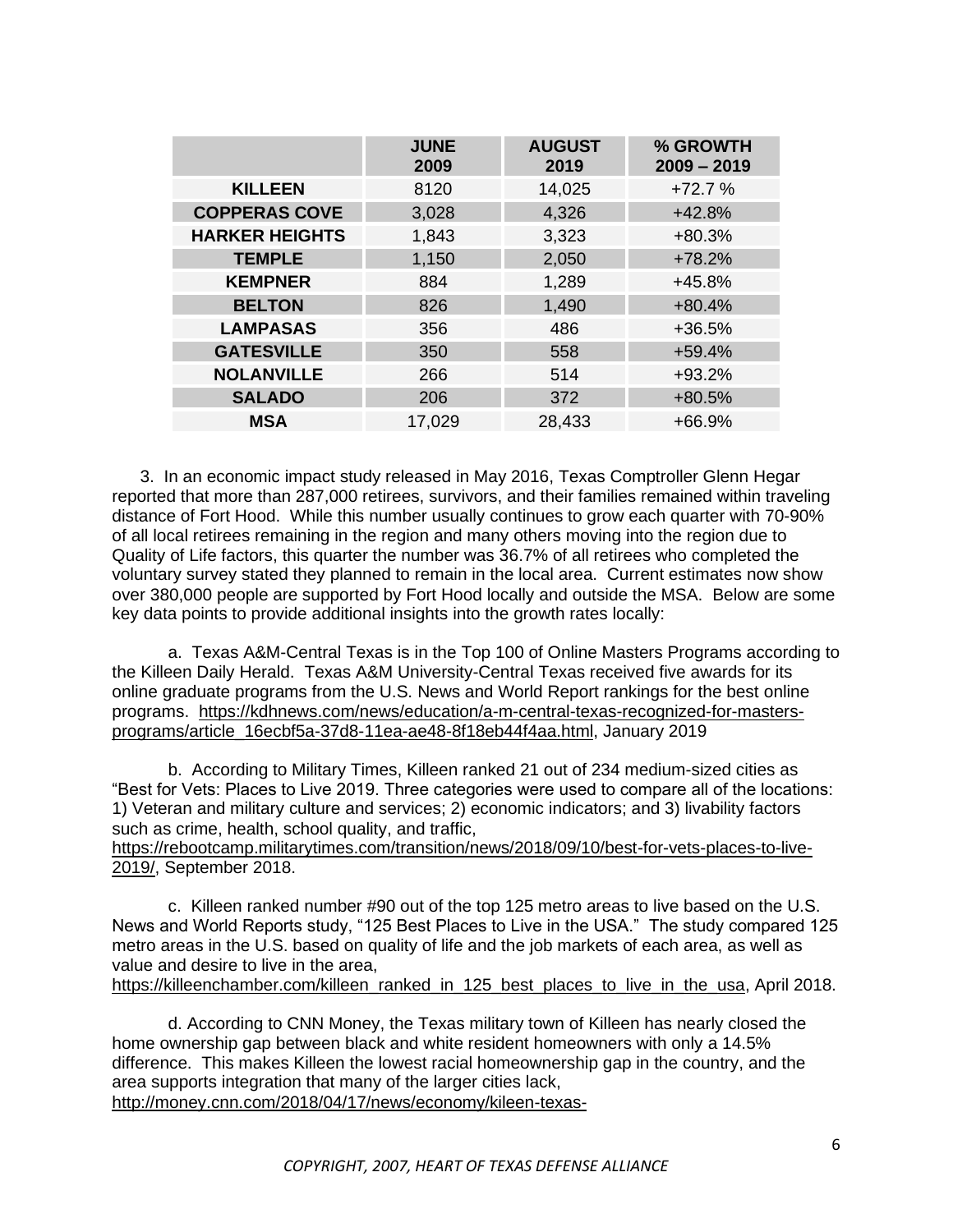[homeownership/index.html?section=money\\_news\\_economy&utm\\_source=feedburner&utm\\_me](http://money.cnn.com/2018/04/17/news/economy/kileen-texas-homeownership/index.html?section=money_news_economy&utm_source=feedburner&utm_medium=feed&utm_campaign=Feed%3A+rss%2Fmoney_news_economy+%28CNNMoney%3A+Economy+News%29) [dium=feed&utm\\_campaign=Feed%3A+rss%2Fmoney\\_news\\_economy+%28CNNMoney%3A+E](http://money.cnn.com/2018/04/17/news/economy/kileen-texas-homeownership/index.html?section=money_news_economy&utm_source=feedburner&utm_medium=feed&utm_campaign=Feed%3A+rss%2Fmoney_news_economy+%28CNNMoney%3A+Economy+News%29) [conomy+News%29,](http://money.cnn.com/2018/04/17/news/economy/kileen-texas-homeownership/index.html?section=money_news_economy&utm_source=feedburner&utm_medium=feed&utm_campaign=Feed%3A+rss%2Fmoney_news_economy+%28CNNMoney%3A+Economy+News%29) April 2018.

e. According to the Texas Association of Realtors, Bell County ranked eighth out of ten for the total number of residents coming from out of state. According to the U.S. Census Bureau, this is the fourth straight year for an increase in residents moving to Texas from out of state, [http://kdhnews.com/news/local/report-bell-county-among-top-destinations-for-new-texas](http://kdhnews.com/news/local/report-bell-county-among-top-destinations-for-new-texas-residents/article_7d7b52b2-0fa9-11e8-823c-67e0a141d1d4.html)[residents/article\\_7d7b52b2-0fa9-11e8-823c-67e0a141d1d4.html,](http://kdhnews.com/news/local/report-bell-county-among-top-destinations-for-new-texas-residents/article_7d7b52b2-0fa9-11e8-823c-67e0a141d1d4.html) February 2018.

f. Bell County was awarded a \$3.1M grant from the state's Defense Economic Adjustment Assistance Grant (DEAAG) program for security improvements at the Robert Gray Army Airfield and the Killeen-Fort Hood Regional Airport, [http://kdhnews.com/news/local/bell](http://kdhnews.com/news/local/bell-county-awarded-million-for-airfield-security/article_99a030c2-e086-11e7-8eb1-f7511932809f.html)[county-awarded-million-for-airfield-security/article\\_99a030c2-e086-11e7-8eb1](http://kdhnews.com/news/local/bell-county-awarded-million-for-airfield-security/article_99a030c2-e086-11e7-8eb1-f7511932809f.html) [f7511932809f.html,](http://kdhnews.com/news/local/bell-county-awarded-million-for-airfield-security/article_99a030c2-e086-11e7-8eb1-f7511932809f.html) December 2017.

g. In January 2017, the Killeen unemployment rate was 4.5% compared with the Texas and national unemployment rate of 4.8%, [http://www.deptofnumbers.com/unemployment/texas/killeen/,](http://www.deptofnumbers.com/unemployment/texas/killeen/) June 2017.

h. Killeen ranked 7 out of 10 in the Value Index according to the U.S. News and World Report Best Places to Live study. Killeen's cost of living is lower than the national average of other large Texas metro areas with median home values and median monthly rental expenses. Because of this, Killeen residents are able to stretch their dollar further than residents of other major metro areas, and have easy access to the larger more expensive areas like Dallas-Fort Worth, Austin, and Houston, [https://realestate.usnews.com/places/texas/killeen,](https://realestate.usnews.com/places/texas/killeen) February 2017.

i. The Texas Transportation Commission approved the designation of 25 miles of US highway 190 in Bell County as a section of the new Interstate 14 which is part of the Interstate Highway System, and part of the new national Fort-to-Port strategic transportation system linking military facilities to deployment seaports, [http://www.gulfcoaststrategichighway.org/,](http://www.gulfcoaststrategichighway.org/) January 2017.

j. The American Defense Communities (ADC) designated Fort Hood as one of the eight "Great American Defense Communities" across the United States for providing continuous support to its service members and their military families, [http://www.hrmffa.org/images/Hampton-Roads-VA-GADC-2017-press-release.pdf,](http://www.hrmffa.org/images/Hampton-Roads-VA-GADC-2017-press-release.pdf) January 2017.

k. Killeen was ranked number 20 overall out of 505 cities nationwide, and 4 out of 158 mid-sized cities for the most 2008 recession-recovered city based on 18 economic indicators including "inflow of college educated workers," "share of households receiving public assistance," and "home ownership rank," [https://wallethub.com/edu/most-least-recession](https://wallethub.com/edu/most-least-recession-recovered-cities/5219/#city-size)[recovered-cities/5219/#city-size,](https://wallethub.com/edu/most-least-recession-recovered-cities/5219/#city-size) January 2017.

l. According to the Greater Killeen Chamber of Commerce, Wallprotex provided a study, based off of data from the Bureau of Labor Statistics, on the job growth in the construction field. As of November 2016, Killeen ranked 10th nationally out of 358 cities. The city saw a growth of 12.66% compared to this time the previous year with 8,900 construction jobs. Consistent job growth in the construction field indicates more homes and buildings are being constructed,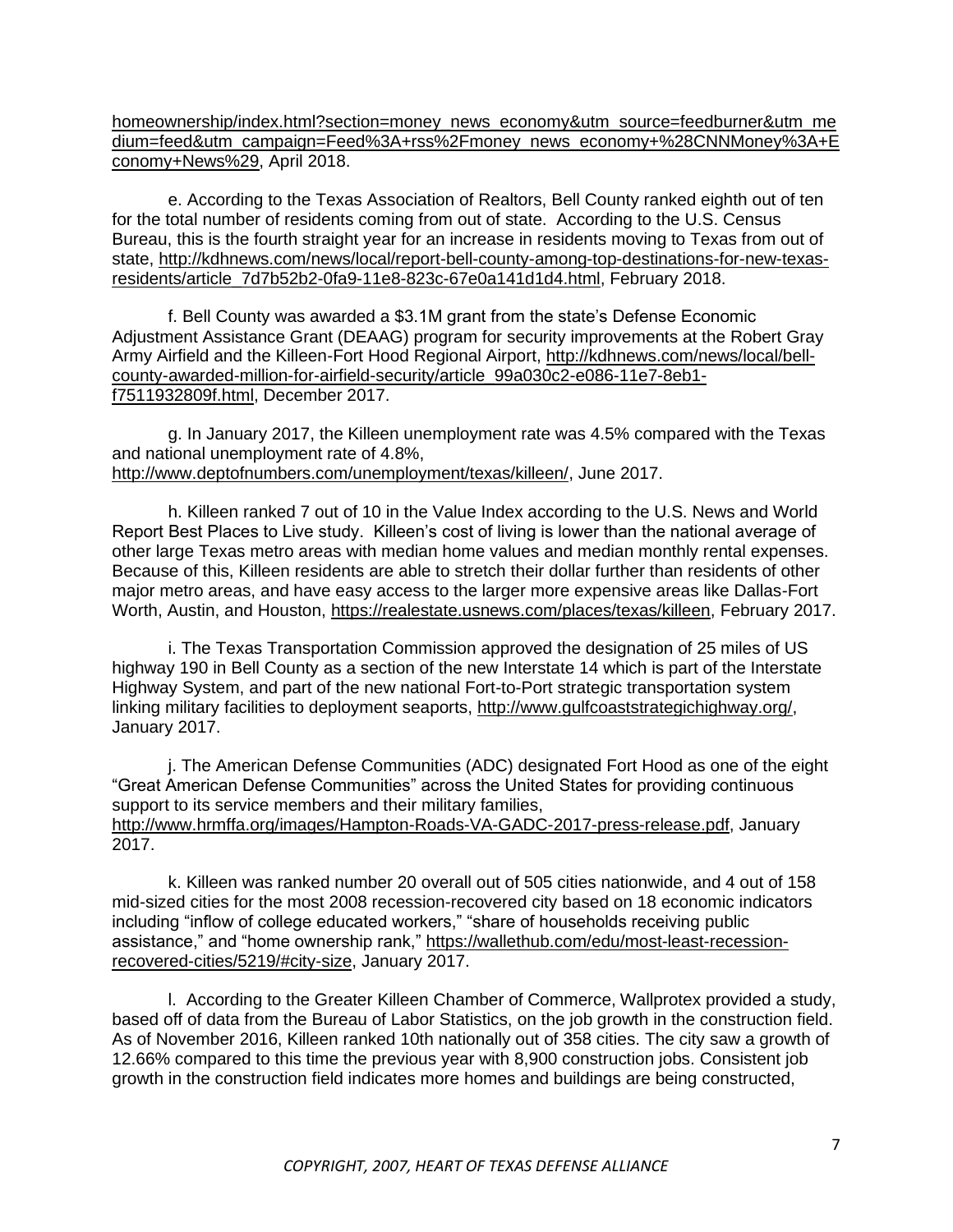which is a sign that the local community and economy are growing, [https://killeenchamber.com/killeen\\_ranked\\_10th\\_nationally\\_in\\_construction\\_job\\_growth](https://killeenchamber.com/killeen_ranked_10th_nationally_in_construction_job_growth)

4. In addition to these indicators of economic stability for the Killeen-Temple-Fort Hood MSA, the Texas Comptroller also stated in the 2018 economic report that Fort Hood's economic impact was \$24.6 billion statewide. Comptroller Glenn Hegar stated "Fort Hood is an economic engine that helps growth in Texas." The report states that Fort Hood is responsible for 55,261 direct jobs and also indirectly responsible for 150,155 jobs throughout Texas.

**E. MILITARY OCCUPATIONAL SPECIALITIES**: Departing Soldiers represented 100 different Military Occupational Specialties (MOS). However, 98.6% (286 of 290 answered the question) can be grouped into five general areas: Combat Arms, Logistics/Transportation, Maintainers/Repairers, Medical, and Information Technology/Communications. The sixth area shown on the following chart, Other, is comprised of the remaining 55 Soldiers leaving the service with an MOS not covered in the five areas above.



# **COMBAT ARMS**

1. Traditionally, Combat Arms is the largest group and remains the largest group this quarter. Most, if not all, will be combat veterans of the Iraq/Afghanistan campaigns, which have a distinctive small-unit focus by their nature. Therefore, in addition to the skills listed below, these Soldiers would likely have extensive leadership and staff planning skills (soft skills) that would be a tremendous asset to any organization.

2. Soldiers in combat arms comprise 37% (107/286) of the separating population.

| Infantry $(40)$ | Member or leader who individually employs small arms/heavy<br>anti-armor weapons in support of combat operations.                                                                                |
|-----------------|--------------------------------------------------------------------------------------------------------------------------------------------------------------------------------------------------|
| Engineer (18)   | Engaged in providing mobility, counter-mobility and survivability<br>support to combat forces. Operates, directs and assists in the<br>operation of various light and heavy engineer wheeled and |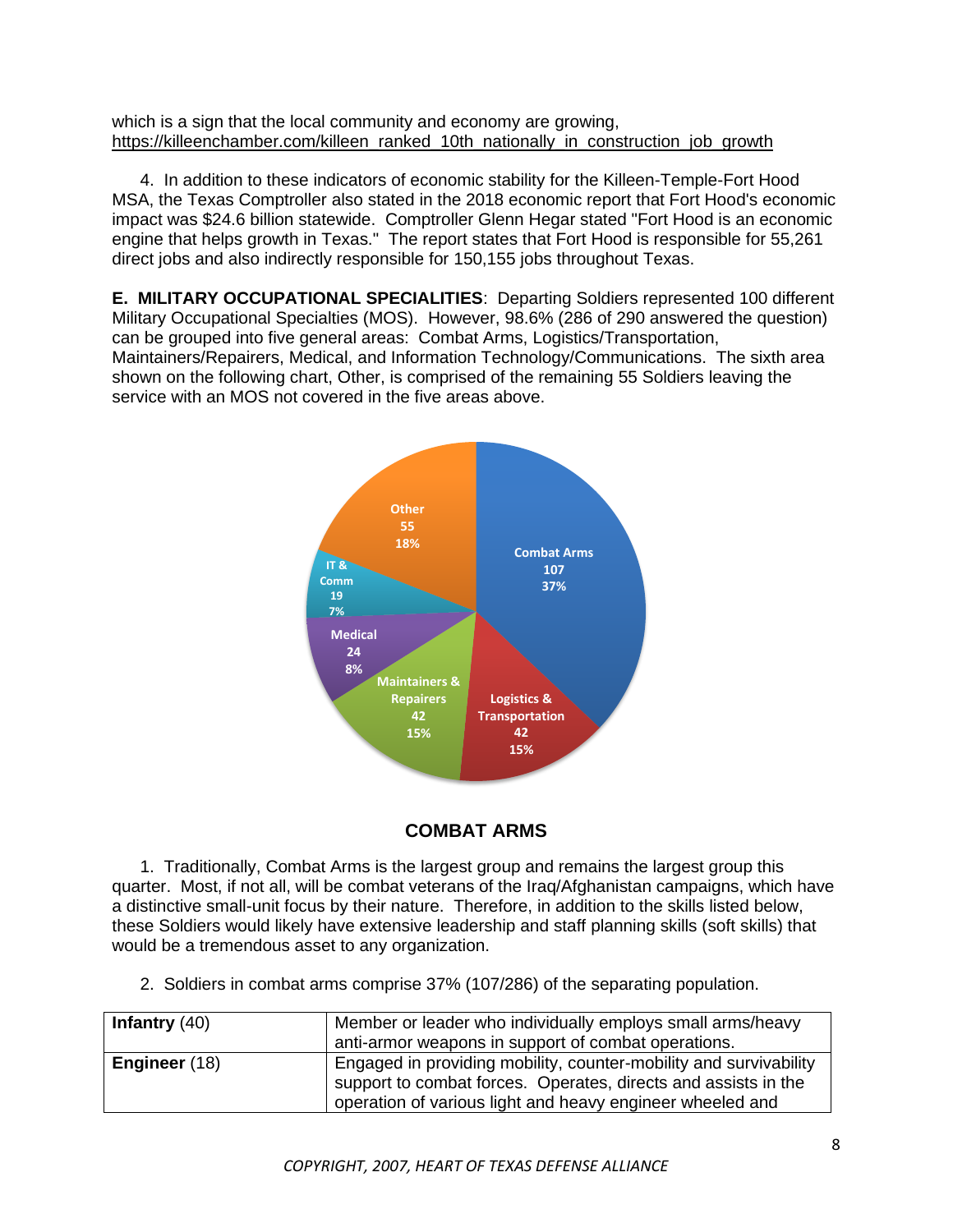|                            | tracked vehicles. Directs construction of shelters and assembly<br>of military fixed bridges.                                                                                                                                         |
|----------------------------|---------------------------------------------------------------------------------------------------------------------------------------------------------------------------------------------------------------------------------------|
| Armor $(24)$               | Member or leader who employs main battle tanks or cavalry<br>fighting vehicles in combat operations and performs<br>reconnaissance and security.                                                                                      |
| Field Artillery (10)       | Operate or supervise high technology cannon artillery weapons,<br>automated tactical data systems, intelligence activities, target<br>processing, radar operations, artillery surveying operations, or<br>meteorological observation. |
| Air Defense Artillery (15) | Operate command/control/communications/computer<br>information systems or the lightweight, highly mobile Avenger or<br>medium weight Patriot Air Defense Missile systems.                                                             |

# **LOGISTICS AND TRANSPORTATION**

3. Soldiers serving in the logistics and transportation fields comprise 15% (42/286) of the separating population. The top four categories are shown below.

| <b>Unit Supply</b><br>Specialists (5)          | Supervise or perform duties involving the request, receipt, storage,<br>issue, accountability, and preservation of individual, organizational,<br>installation, and expendable supplies and equipment. |
|------------------------------------------------|--------------------------------------------------------------------------------------------------------------------------------------------------------------------------------------------------------|
| <b>Food Service</b><br>Specialists (8)         | Supervise or prepares, cooks and serves food in field or garrison<br>food service operations.                                                                                                          |
| <b>Automated Logistical</b><br>Specialists (9) | Supervise and perform management or stock record/warehouse<br>functions pertaining to receipt, storage, distribution and issue, and<br>maintain equipment records and parts.                           |
| <b>Petroleum Supply</b><br>Specialists (6)     | Supervise the receipt, storage, accountability, and cares for<br>dispensing, issuing and shipping bulk or packaged petroleum, oils,<br>and lubricants.                                                 |

# **MAINTAINERS/ REPAIRERS**

4. Soldiers that work in the field of maintenance and repair comprise 15% (42/286) of the separating population. The top four categories are shown below.

| <b>Tracked Vehicle</b><br>Mechanics (3)  | Perform or supervise unit maintenance, diagnose, and troubleshoot<br>malfunctions on gas turbine and diesel power plants; the<br>suspension, steering, hydraulics, auxiliary power units, and the<br>armament/fire control systems on tracked vehicles including the M1<br>Abrams main battle tank and Bradley Fighting Vehicle.                                                                                                     |
|------------------------------------------|--------------------------------------------------------------------------------------------------------------------------------------------------------------------------------------------------------------------------------------------------------------------------------------------------------------------------------------------------------------------------------------------------------------------------------------|
| Special purpose (8)                      | 6 different low-density fields that require a degree of technical skills<br>that would support the repair and maintenance of Army vehicles<br>and equipment. These skills include metal workers (welders),<br>machinists, small arms and fire control repair, power generation,<br>computer/detection systems, radar, avionic communication<br>equipment, and special purpose equipment (such as HVAC and<br>refrigeration systems). |
| <b>Wheeled Vehicle</b><br>Mechanics (10) | Supervise and perform unit, direct support and general support<br>level maintenance and recovery operations on light and heavy                                                                                                                                                                                                                                                                                                       |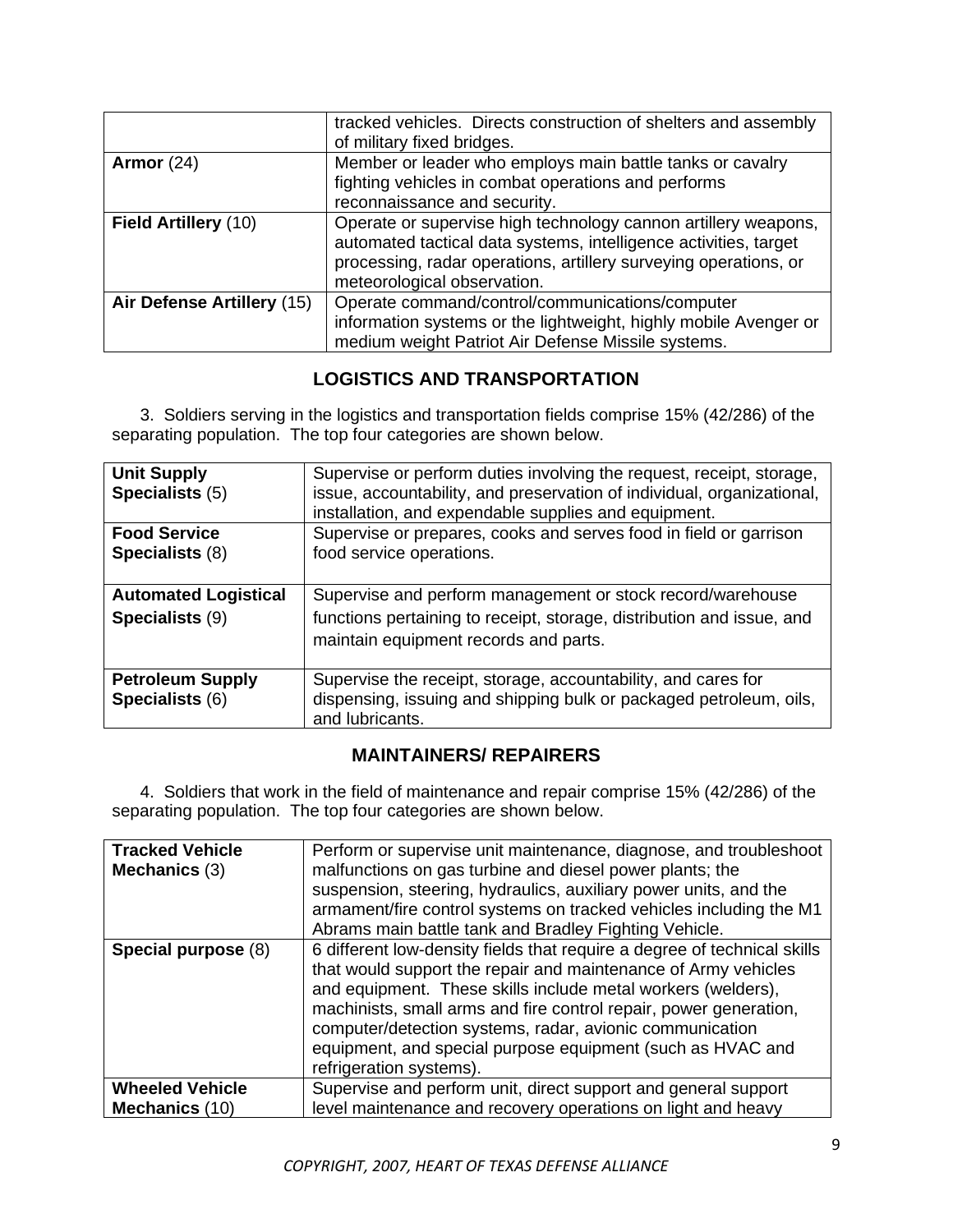|                                | wheeled vehicles, their associated trailers and material handling<br>equipment.                                                                                                                 |
|--------------------------------|-------------------------------------------------------------------------------------------------------------------------------------------------------------------------------------------------|
| <b>Aviation repairers (14)</b> | 4 different enlisted specialties (less pilots and air traffic controllers)<br>ranging from aircraft structural repairers to airframe-specific<br>armament/electrical/avionics system repairers. |

#### **INFORMATION TECHNOLOGY AND COMMUNICATIONS**

 5. The information technology and communications field make up 7% (19/286) of the separating population. The top five categories are shown below.

| <b>Multichannel</b>                                       | Supervise, install, operate and perform unit level maintenance on                                                                                                                                                                                                                                                                                                                                                                                                                                                                         |
|-----------------------------------------------------------|-------------------------------------------------------------------------------------------------------------------------------------------------------------------------------------------------------------------------------------------------------------------------------------------------------------------------------------------------------------------------------------------------------------------------------------------------------------------------------------------------------------------------------------------|
| <b>Transmission System</b>                                | multi-channel line-of-site and tropospheric scatter communications                                                                                                                                                                                                                                                                                                                                                                                                                                                                        |
| <b>Operator-Maintainer</b>                                | systems, communications security (COMSEC) devices, and                                                                                                                                                                                                                                                                                                                                                                                                                                                                                    |
| (2)                                                       | associated equipment.                                                                                                                                                                                                                                                                                                                                                                                                                                                                                                                     |
| <b>Nodal Network</b>                                      | Their primary responsibility is making sure communications are                                                                                                                                                                                                                                                                                                                                                                                                                                                                            |
| <b>Systems Operator -</b>                                 | available, which is always crucial in the armed forces, especially                                                                                                                                                                                                                                                                                                                                                                                                                                                                        |
| Maintainer (2)                                            | during combat.                                                                                                                                                                                                                                                                                                                                                                                                                                                                                                                            |
| <b>Signal Support</b><br><b>Systems Specialist (6)</b>    | Supervise, install, employ, maintain, troubleshoot and assist users<br>with battlefield signal support systems, terminal devices, satellite<br>communications equipment and automated telecommunications<br>computer systems, to include local area networks, wide area<br>networks and routers. Integrate signal systems and networks;<br>performs unit level maintenance on authorized signal equipment<br>and associated electronic devices; train and provide technical<br>assistance to users of signal equipment.                   |
| <b>Information</b><br><b>Technology Specialist</b><br>(4) | Supervise, install, operate and perform unit level maintenance on<br>multi-functional/multi-user information processing systems,<br>peripheral equipment, and associated devices. Perform analyst<br>and information assurance functions and conducts data system<br>studies. Perform Information Services Support Office (ISSO) duties<br>of printing, publications, records management and Communication<br>Security (COMSEC) custodian functions and certification authority<br>duties in support of the Defense Message System (DMS). |
| <b>Satellite</b>                                          | Satellite Communication Systems Operator-Maintainers are                                                                                                                                                                                                                                                                                                                                                                                                                                                                                  |
| <b>Communication</b>                                      | responsible for making sure that the lines of communication are                                                                                                                                                                                                                                                                                                                                                                                                                                                                           |
| <b>Systems Operator-</b>                                  | always up and running. They install, operate, maintain and repair                                                                                                                                                                                                                                                                                                                                                                                                                                                                         |
| Maintainer (4)                                            | strategic and tactical multichannel satellite communications.                                                                                                                                                                                                                                                                                                                                                                                                                                                                             |

#### **MEDICAL**

6. Personnel in the medical field make up 8% (24/286) of the separating population.

| <b>Health Care Specialist</b> | Provide emergency medical treatment, limited primary care, and          |
|-------------------------------|-------------------------------------------------------------------------|
| (14)                          | force health protection, evacuation in a variety of operational and     |
|                               | clinical settings from point of injury or illness through the continuum |
|                               | of military health care under the supervision of a physician, nurse or  |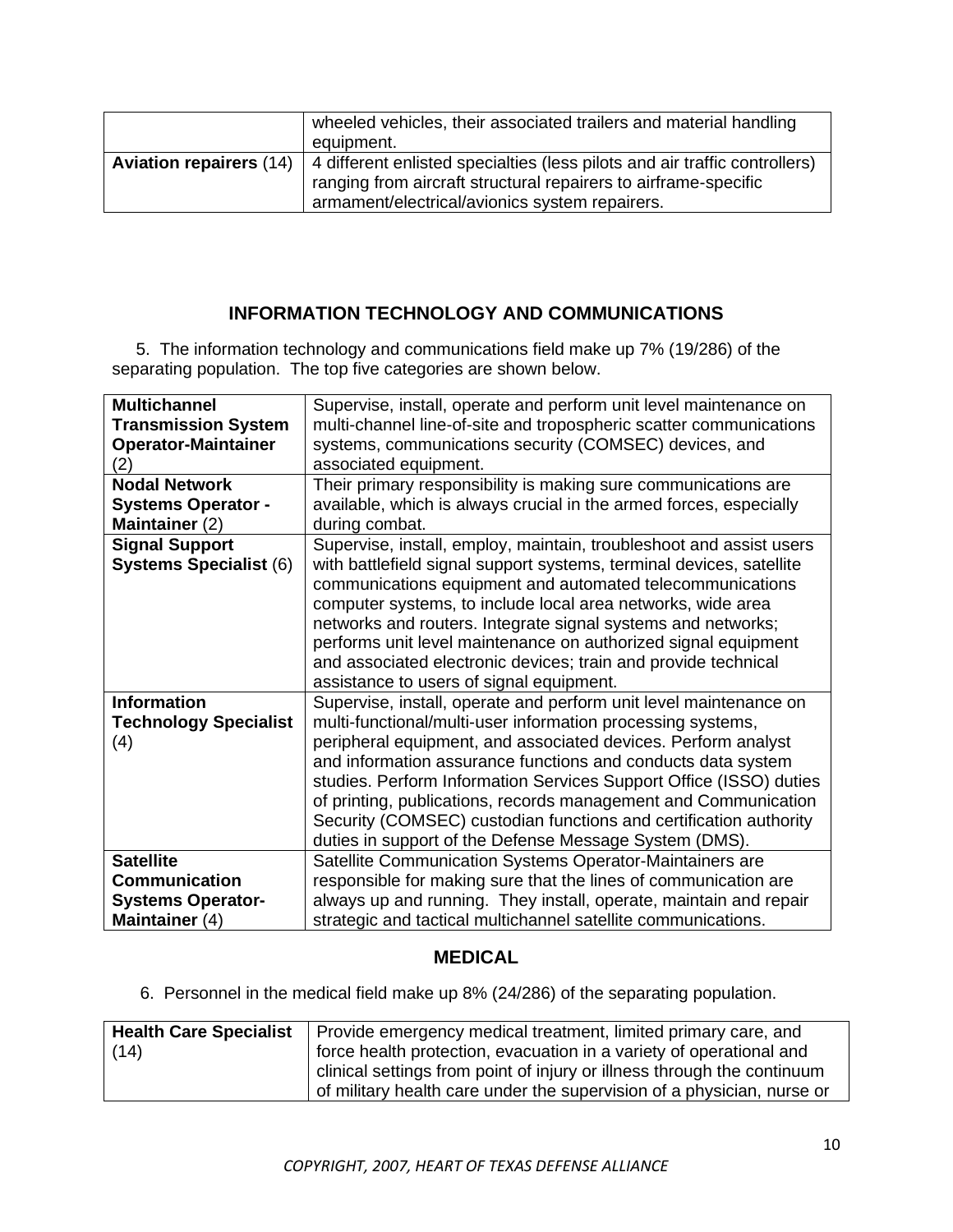|              | physician's assistant. As a field combat medic, provides emergency<br>medical care/treatment at point of wounding on the battlefield or to<br>battle and non-battle casualties during wartime. |
|--------------|------------------------------------------------------------------------------------------------------------------------------------------------------------------------------------------------|
| Other $(10)$ | Soldiers with various medical specialty MOSs.                                                                                                                                                  |

## **F. DESIRED POST- MILITARY SERVICE EMPLOYMENT:**

Respondents are asked to indicate the type (or types) of post-military employment they desire. If married, they can indicate their spouse's employment preferences as well. In order to standardize input for ease of analysis, the survey provides 14 broad categories conforming to industry categories found in the North American Industrial Classification System (NAICS). The choice "other" is offered when a specific desired category is not provided. Because this survey is voluntary and can be taken up to a year before the date of separation during the Soldier for Life-Transition Assistance Program, it may be very possible that at the time of the survey, the majority just did not know what area of employment he/she would prefer. For this 4th Quarter report, of those who did respond to this question (289 Soldiers), the top five desired categories of post-military service employment were<sup>2</sup>:

1. Soldiers Separating:

| <b>SOLDIER</b>               |    | <b>SPOUSE</b>             |     |
|------------------------------|----|---------------------------|-----|
| 1. Other:                    | 48 | 1. Other:                 | 86  |
| 2. Medical/Health Field:     | 45 | 2. Medical/Health Field:  | 36  |
| 3. Law Enforcement/Security: | 40 | 3. Administrative/Office: | -31 |
| 4. Administrative/Office:    | 35 | 4. Management/Business:   | 22  |
| 5. Computers/Software:       | 34 | 5. Education/Teaching:    | 12  |

The anomalies in Military Occupational Specialty (MOS) data may have been carried over to the types of post-service employment desired. Law Enforcement/Security has always ranked as one of the top five desired career choices for post-service employment, which continues to be the case this quarter and is most likely attributed to the larger number of Soldiers responding to the survey who were separating with a Combat Arms MOS. Since October 2007, the top desired careers for spouses have usually included Administrative/Office, Medical/Health Field, Education/Teaching, and includes Management/Business this quarter. The choice "other" continues to remain one of the top five choices for both the Soldier and their spouse.

<sup>&</sup>lt;sup>2</sup>Employers desiring to hire Fort Hood veterans should contact Fort Hood Soldier for Life -Transition Assistance Program (formerly known as ACAP) directly through the TAP Director of Marketing, Mr. Robert Schumacher: at (254)288-0827; [Robert.c.schumacher.civ@mail.mil;](mailto:Robert.c.schumacher.civ@mail.mil) or by posting their opportunity and company website URL on the TAP website [\(www.acap.army.mil\)](http://www.acap.army.mil/). Mr. Schumacher can coordinate employer participation in a host of TAP transition

events, as well as assist with highly specialized targeted hiring initiatives. Employers may place a job posting via "Work in Texas" (www.workintexas.com) - a statewide, internet-based job-matching system through Workforce Solutions of Central Texas (WFSCT) (254) 200-2020. The Texas Veterans Services (TVC) staff work closely with the Central Texas Workforce Business Services including job development, direct referrals, and military skills-civilian occupations matching. Contact Adam Jones, TVC Supervisor, (254) 200-2038.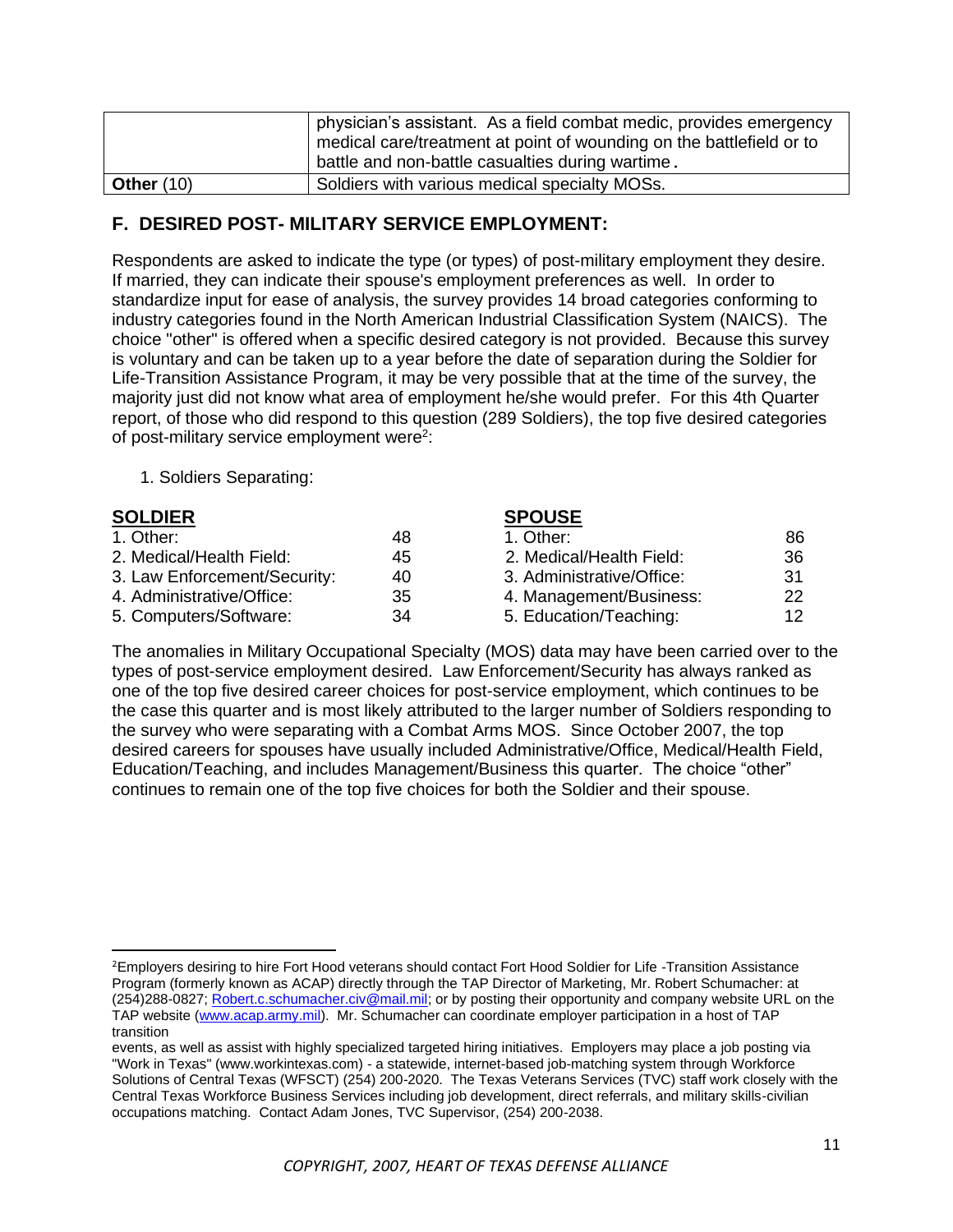2. Soldiers Retiring:

a. The top categories of desired post-service employment for those retiring from military service are:

| 1. Management/Business:      | 24  |
|------------------------------|-----|
| 2. Administrative/Office:    | 18  |
| 3. Other:                    | 14  |
| 4. Education/Teaching:       | 13  |
| 5. Law Enforcement/Security: | 12. |

b. Management/Business became the number one desired job this quarter. Administrative/Office fell to the second most desired job of retirees this quarter, followed by the Other option. Medical/Health did not make the top 5 this quarter as it usually does.

3. Employment:

a. The Labor Market & Career Information Department (LMCI) of the Texas Workforce Commission provides a monthly snapshot of the area economy within the Texas labor market using statistics from the U.S. Bureau of Labor Statistics. This is broken down by industry profiles, and graphs the top ten groups consisting of seventeen different industries. This list can be compared to the Veteran's Inventory Initiative list of top desired employment after the service. The following list indicates the top ten industry profiles for the Killeen-Temple MSA according to the monthly Texas Labor Market Information -

<https://texaslmi.com/EconomicProfiles/MSAProfiles>. For this quarter, the results showed more employment in the Mining, Logging, and Construction industry – which includes oil and gas than in the Financial Activities industry as had been seen previously.

b. For comparison, the similar Veteran's Inventory Initiative categories are placed in parentheses. This list can be compared to the responses above for Soldiers' top desires for employment when retiring from their service in the military. We will continue to monitor and compare these reports in the future.

#### **LMI.com (September 2019)**

1) Government (Law Enforcement-Security)

- 2) Trade, Transportation, and Utilities (Transportation/Aviation)
- 3) Education and Health Services (Education-Teaching/Medical-Health)
- 4) Leisure and Hospitality (Hospitality Industry/Food Service-Culinary Arts
- 5) Professional and Business Services (Management-Business/Admin-Office)
- 6) Manufacturing (Manufacturing)
- 7) Mining, Logging, Construction (Construction)
- 8) Financial Activities (Management-Business/Admin-Office)
- 9) Other Services (Other/Equipment Maintenance Repair)
- 10) Information (Computer-Software/Communication-Electronics)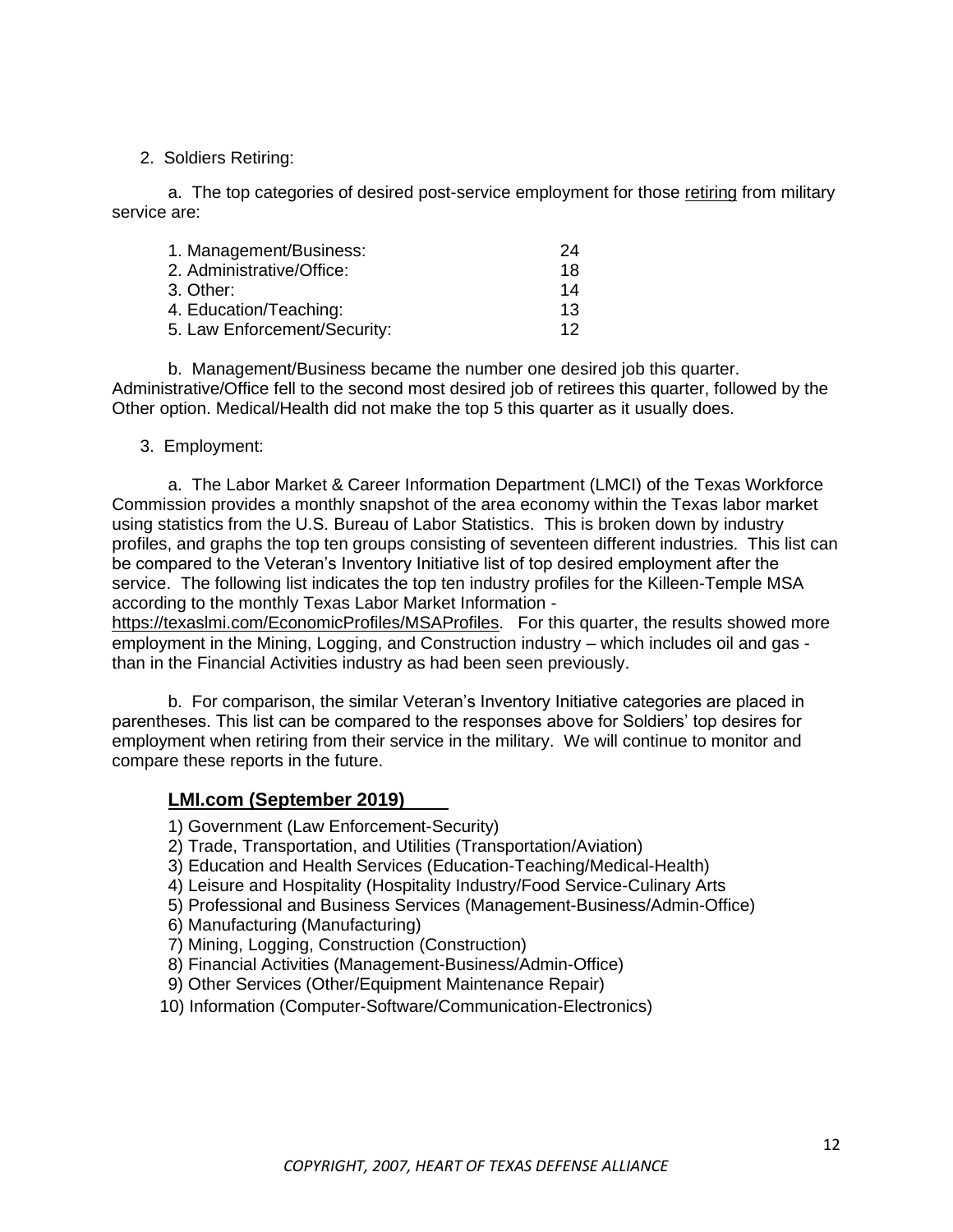#### **G. REASONS FOR REMAINING IN THE MSA:**

1. In 2013, the survey was revised to gain more clarity on the Quality of Life factors cited by separating Soldiers that impact their decision to remain in Central Texas or go elsewhere after their service ends. The majority of those completing the survey that identified they were staying in the area said it was due to the MSA quality of life. The second largest group staying was due to their spouse being employed locally. The third largest group staying are those who are completing their education. The other groups staying found employment locally. With the addition of Texas A&M-Central Texas to the MSA, the Soldiers and their spouses now have the opportunity to complete their baccalaureate or master's degree while remaining in an area with a lower cost of living compared to other areas with universities. We will continue to monitor this response for future quarters.

**REASONS FOR REMAINING INSIDE THE MSA** 



2. The graph below addresses the reasons for those service members not staying in the MSA after separation. The majority of those choosing to live outside of the MSA after separation mainly wanted to return to their home of record, while the second largest group stated that seeking employment elsewhere was their primary reason. These have been the top two reasons for the past seventeen quarters. While returning to home of record is not something that can be improved for the area, available and desirable employment and the perception of the MSA quality of life are areas that can be improved.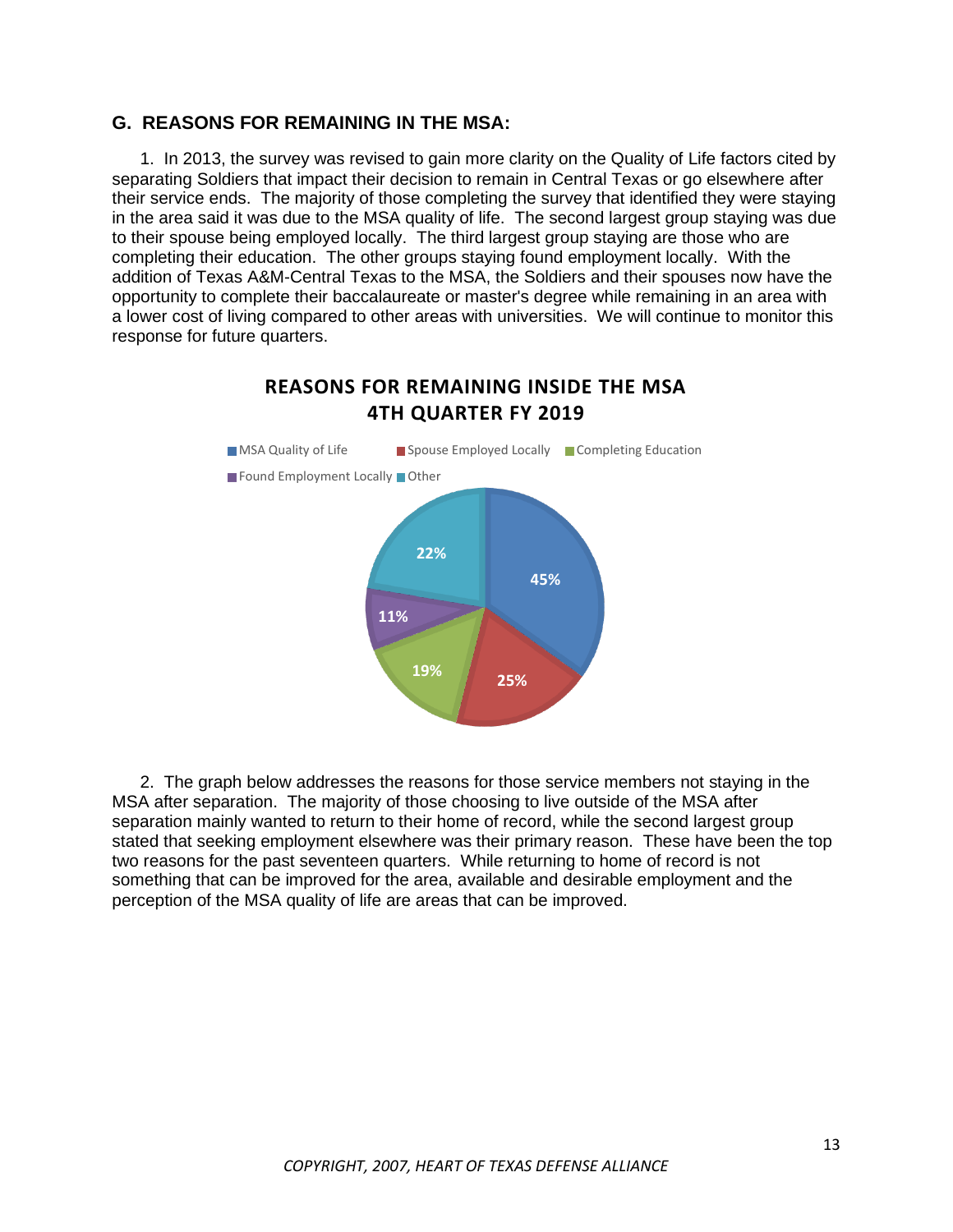

**H. EDUCATION LEVEL OF THOSE REMAINING IN THE REGION:** Respondents are asked to provide their highest level of educational attainment. All soldiers have a High School Diploma/GED. For this quarter, 69 of 109 (63%) percent of the respondents who intend to remain in the region have some level of post-secondary education:

- ❖ Some College 36 (33.02%)
- ❖ Associates Degree 17 (15.6%)
- ❖ Bachelor's Degree 9 (8%)
- ❖ Masters/PhD Degree 7 (6.4%)
- 1. The data from over 45,000 Soldiers separating during the last ten years indicates that for those Soldiers who intend to remain in the Killeen-Temple-Fort Hood MSA (both retirement eligible and non-retirement eligible), educational attainment for those completing Some College or Bachelor's Degree had a slight decrease from 3rd Quarter 2019, whereas those completing their Associate's Degree or Masters/PhD increased. Because the numbers responding to the survey during the past few quarters were much smaller than normal, we will continue to monitor these results in future reports of those separating from the service. Traditionally with the availability of Texas A&M Central Texas as an area upper university, the numbers of those Soldiers pursuing a higher education degree has been higher than it had been in the past before the opening of this area upper level university. This data is further affirmation that those Soldiers leaving the service provide a large amount of highly educated potential employees for the area.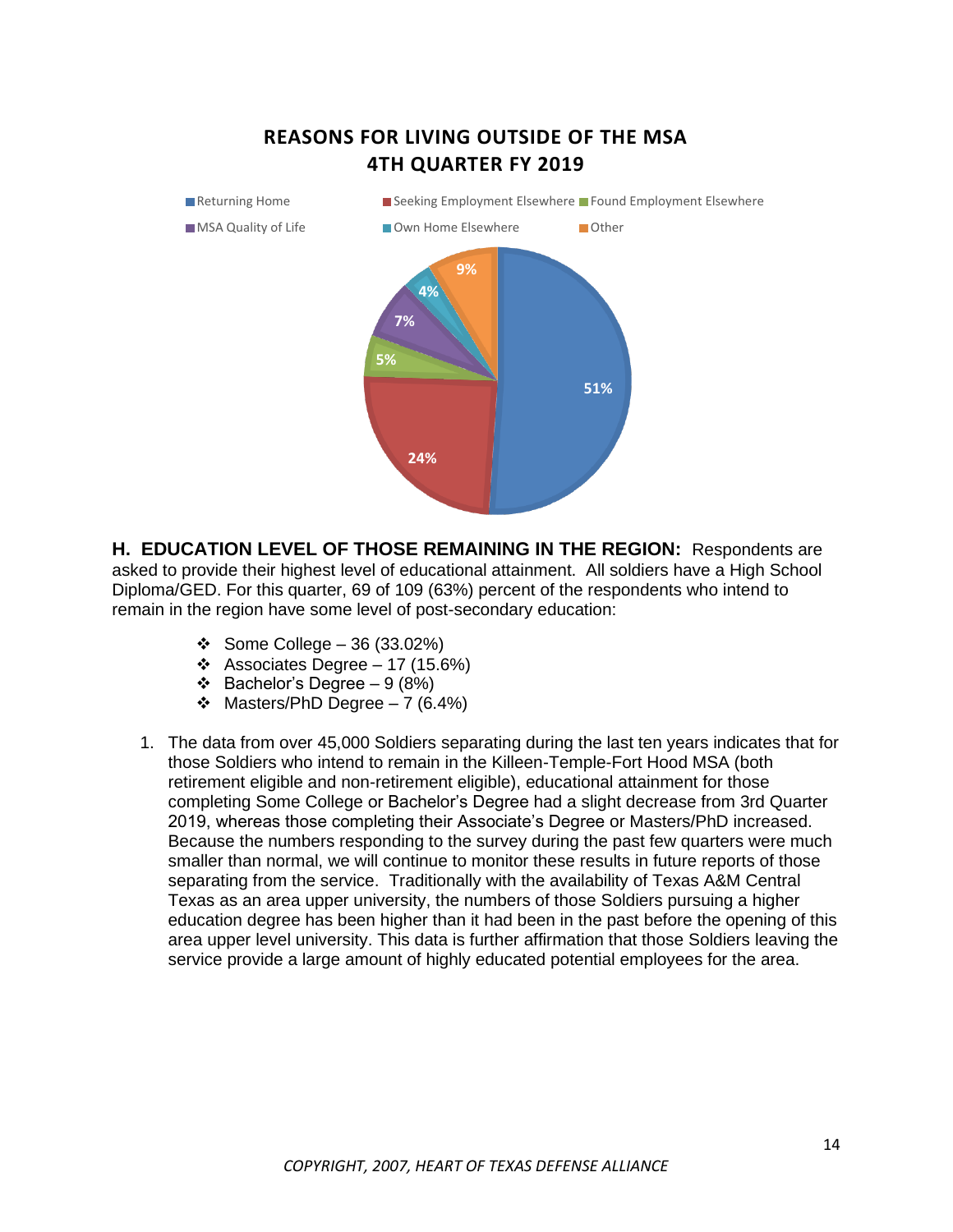





2. Anecdotally, businesses indicate they want to hire veterans. Educational attainment is a key variable in that process given the current national unemployment rate. Due to extra benefits of health care, tuition assistance, housing, and food allowances while in the service, the military remains a favorable career choice. However, the standards of recruiting continue to be more stringent, so candidates applying to the military with a GED are often turned away and encouraged to complete at least 15 college credits before re-applying, which guarantees a more educated group of veterans<sup>3</sup>. When taking into account that Central Texas offers a low cost of

<sup>3</sup> Annalyn Kurtz, Getting Into the Military is Getting Tougher,

http://money.cnn.com/2013/05/15/news/economy/military-recruiting/, 15 May 2013.